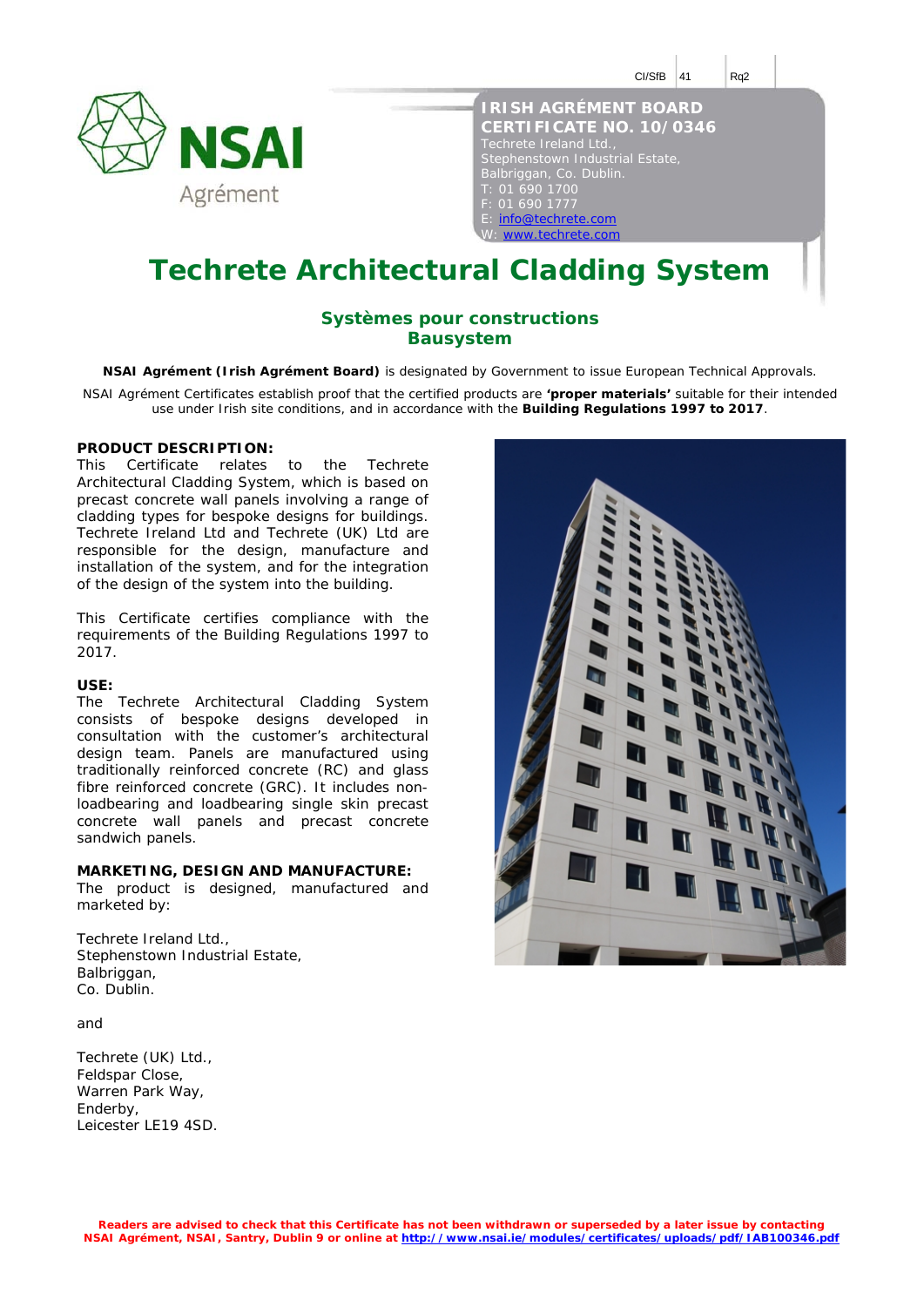

#### Part One / Certification



#### **1.1 ASSESSMENT**

In the opinion of NSAI Agrément, the Techrete Architectural Cladding System if used in accordance with this Certificate can meet the requirements of the Building Regulations 1997 to 2017, as indicated in Section 1.2 of this Agrément Certificate.

#### **1.2 BUILDING REGULATIONS 1997 to 2017**

#### **REQUIREMENTS:**

#### *Part D – Materials and Workmanship*  **D3 – Proper Materials**

The Techrete Architectural Cladding System, as certified in this Certificate, is comprised of 'proper materials' fit for their intended use (see Part 4 of this Certificate).

#### **D1 – Materials & Workmanship**

The Techrete Architectural Cladding System, as certified in this Certificate, meets the requirements for workmanship.

#### *Part A - Structure*

#### **A1 – Loading**

The Techrete Architectural Cladding System has adequate strength and stability to meet the requirements of this Regulation (see Part 3 of this Certificate).

#### *Part B – Fire Safety Part B Vol 2 – Fire Safety*  **B4 & B9– External Fire Spread**

The concrete in the walls has a Class O surface spread of flame rating and when installed and used in the context of this Certificate will provide adequate resistance to the spread of flame over the external walls and can satisfy the relevant requirements of this Regulation as indicated in Section 4.1 of this Certificate.

#### *Part C – Site Preparation and Resistance to Moisture*

#### **C4 – Resistance to Weather and Ground Moisture**

The Techrete precast external walls have adequate weather resistance in all exposures to prevent the passage of moisture from the external atmosphere into the building as specified in section 3.4 of this Certificate.

#### *Part E – Sound*

#### **E1 – Airborne Sound (Walls)**

The walls of the Techrete Architectural Cladding System can be appropriately designed, detailed and constructed to meet the airborne sound requirements of this Regulation where such construction is part of the Techrete package (see Section 4.3 of this Certificate).

#### *Part L – Conservation of Fuel and Energy*  **L1 – Conservation of Fuel and Energy**

The walls of the Techrete Architectural Cladding System are designed as a dry cavity and can, if required, have the required thickness of insulation incorporated to meet the Elemental Heat Loss method calculations for walls as recommended in Part L of the Building Regulations 1997 to 2017 (see Section 4.2 of this Certificate).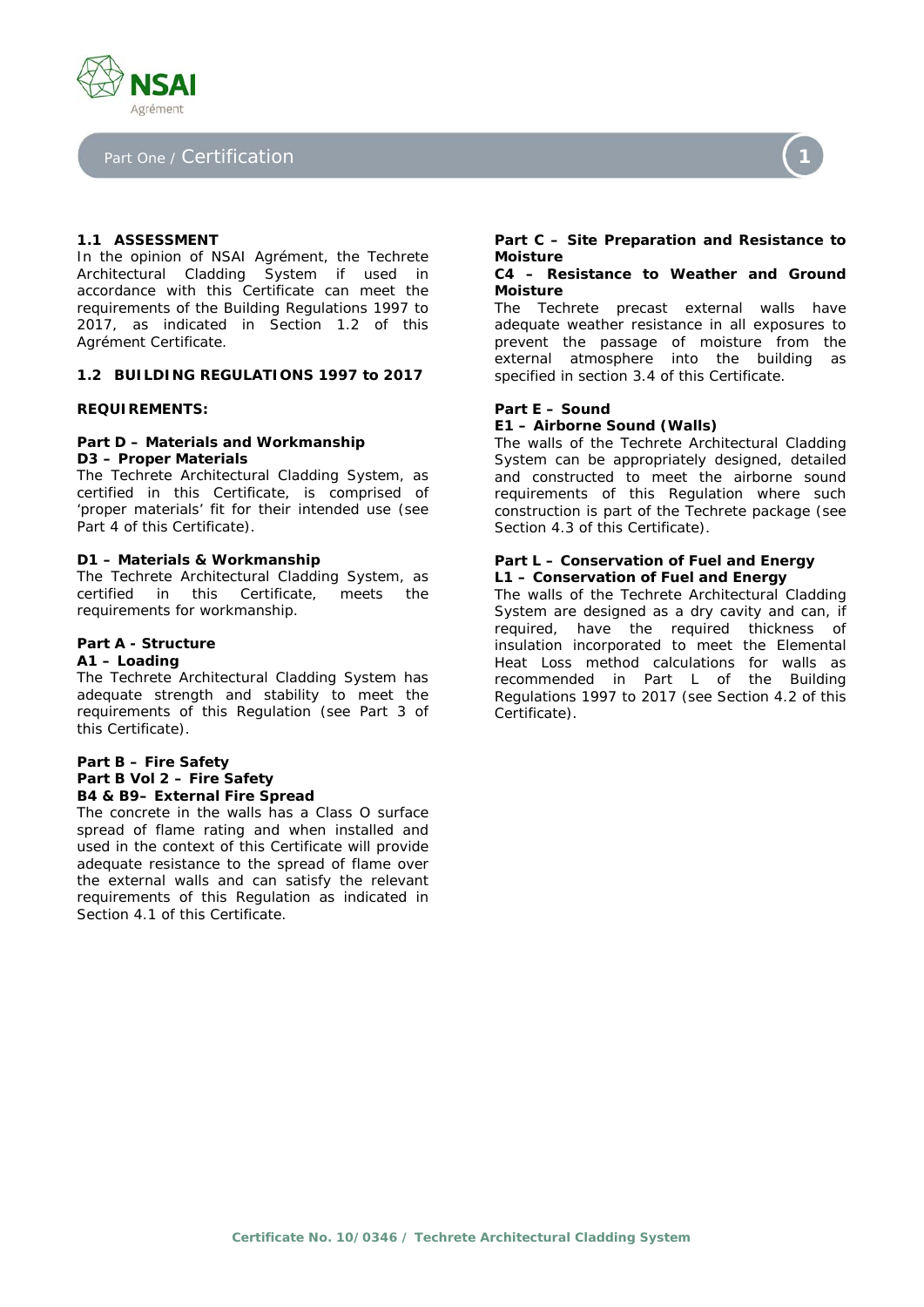

# Part Two / Technical Specification and Control Data



The Techrete Architectural Cladding System typically consists of an architectural precast concrete panel faced or unfaced on the external face of the building. The system includes nonloadbearing and loadbearing single skin precast concrete wall panels and precast concrete sandwich panels which include the following:

- Non-loadbearing single skin concrete panels supported off the structural frame.
- Self-supporting single skin concrete cladding independent of the structural frame.
- Non-loadbearing sandwich concrete panels supported off the structural frame.
- Self-supporting stacking concrete sandwich panels.
- Loadbearing concrete sandwich panels which act as part of the structure.
- High rise cladding systems.

There are numerous options of finish for the Techrete Architectural Cladding System such as:

- Acid-etched coloured concrete
- Polished/honed colour concrete
- Sand-blasted coloured concrete
- Ex-mould
- Natural stone
- **Textures**
- Fired clay brick
- Terracotta

| Terracotta                                                                    |                                                                    |  |
|-------------------------------------------------------------------------------|--------------------------------------------------------------------|--|
| Concrete                                                                      |                                                                    |  |
| Compressive strength 28 day                                                   | 45N/mm <sup>2</sup>                                                |  |
| <b>Cover to reinforcement</b>                                                 |                                                                    |  |
| Front & exposed horizontal surfaces                                           | 40mm (allows for<br>10mm deep<br>mock joint or<br>polished finish) |  |
| Back face & corbel                                                            | 25 <sub>mm</sub>                                                   |  |
| <b>Reinforcement</b>                                                          |                                                                    |  |
| All high yield fy                                                             | 460N/mm <sup>2</sup>                                               |  |
| <b>Stainless steel</b>                                                        |                                                                    |  |
| Plate & strip<br>- allowable tensile stress<br>- allowable shear stress       | 118N/mm <sup>2</sup><br>70N/mm <sup>2</sup>                        |  |
| Threaded rod & bolt<br>- allowable tensile stress<br>- allowable shear stress | $124$ N/mm <sup>2</sup><br>103N/mm <sup>2</sup>                    |  |
| Erection & demoulding sockets                                                 |                                                                    |  |
| Design in accordance with manufacturer's<br>recommendations                   |                                                                    |  |

#### **Table 1: Structural Design Data**

#### **2.2 DESIGN**

The Techrete architectural cladding system is intended for use where architects and engineers

drawings are available and satisfy the requirements of the Building Regulations. The developer or client's architect and engineer have overall responsibility for the project.

The Techrete cladding panels are project specific and designed in accordance with BS 8297:2017 *Design, manufacture and installation of architectural precast concrete cladding – Code of practice* and IS EN 1992-1-1:2010+AMD1:2016 National Annex *Irish National Annex to Eurocode 2: Design of concrete structures – General rules and rules for buildings*.

The design solutions by Techrete for each project are managed by an experienced Chartered Structural Engineer.

Steel angle fixings for non-load-bear panels shall be designed to meet the requirements of Tables A1 and A2 of TGD to Part B of the Building Regulations 1997 to 2017.

Fire stopping must be designed in accordance with Table A2 of TGD to Part B of the Building Regulations 1997 to 2017.

Thermal movement, live load deflection, elastic shortening of columns and building sway must all be taken into account when designing the cladding and its fixing and jointing system.

| Non loadbearing single<br>skin panel                                          | Support & restraint by<br>doweled corbels<br>Top restraint by steel<br>angle fixing                                                           |
|-------------------------------------------------------------------------------|-----------------------------------------------------------------------------------------------------------------------------------------------|
| Self supporting single skin<br>panel                                          | Steel dowel fixing to<br>panel below<br>Top restraint by steel<br>angle fixing                                                                |
| Non loadbearing sandwich<br>panel supported off<br>structure                  | Support & restraint by<br>doweled corbels on inner<br>leaf<br>Top restraint by steel<br>angle fixing on inner leaf                            |
| Self supporting stacking<br>sandwich panel                                    | Inner leaf steel dowel<br>fixing to panel below<br>Top restraint by steel<br>angle fixing on inner leaf                                       |
| Loadbearing concrete<br>sandwich panels which act<br>as part of the structure | Inner leaf supported on<br>shims and dry pack<br>mortar with cast or<br>grouted in steel<br>reinforcing dowels and<br>ties to the floor slabs |

#### **Table 2: Wall Panel Fixings & Brackets**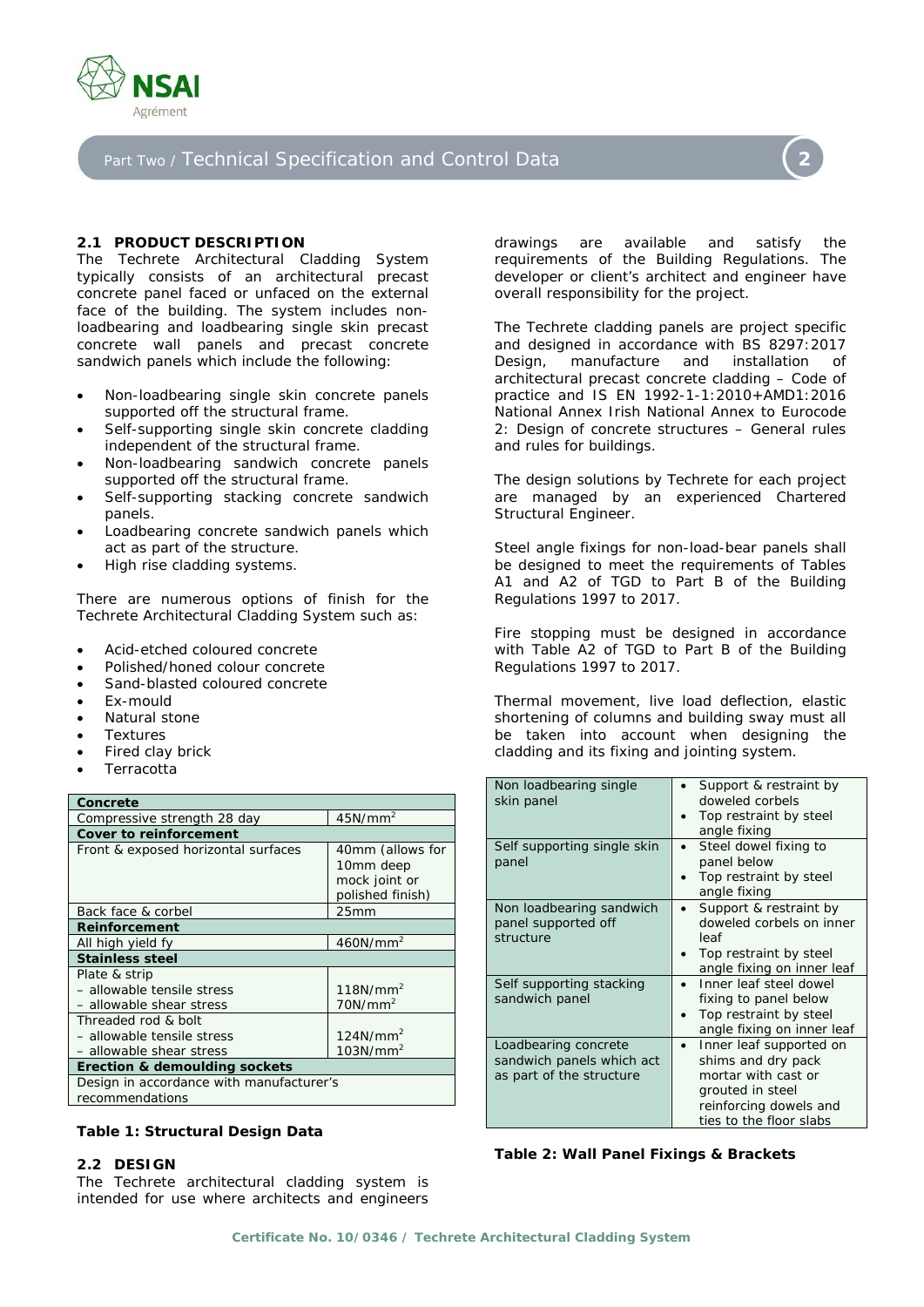

|                                              | <b>Target size</b>                             | <b>Permissible deviation</b> |
|----------------------------------------------|------------------------------------------------|------------------------------|
| a) Length and height                         | $<$ 3m                                         | ±3mm                         |
|                                              | 3m to 6m                                       | ±5mm                         |
|                                              | 6m to 9m                                       | ±8mm                         |
|                                              | 9m to 12m                                      | ±10mm                        |
| b) Thickness                                 | $< 500$ mm                                     | ±3mm                         |
|                                              | 500mm to 750mm                                 | ±5mm                         |
| c) Straightness or bow <i>i.e.</i> deviation | $<$ 3m                                         | 6 <sub>mm</sub>              |
| from the intended line                       | 3m to 6m                                       | 9 <sub>mm</sub>              |
|                                              | $6m$ to $12m$                                  | 12mm                         |
| d) Squareness <i>i.e.</i> the difference in  | 3mm per 2m of diagonal up to a maximum of 9mm  |                              |
| length of the two diagonals                  |                                                |                              |
| e) Twist i.e. any corner should not be       | Length of longer side                          |                              |
| more than the dimension stated from          | $<$ 3m                                         | 6 <sub>mm</sub>              |
| the plane containing the other three         | 3m to 6m                                       | 9 <sub>mm</sub>              |
| corners                                      | 6m to 12m                                      | 12mm                         |
| f) Openings                                  | 1) Within one unit (size)                      | ±6mm                         |
|                                              | 2) Within one unit (location)                  |                              |
|                                              | i) With structural or cover implications       | ±6mm                         |
|                                              | ii) Without structural or cover implications   | ±12mm                        |
|                                              | iii) Formed by several units e.g. spandrels,   | $\pm 8$ mm                   |
|                                              | mullions etc.                                  |                              |
| g) Anchors and inserts                       | 1) Isolated insert or group of inserts         | ±6mm                         |
|                                              | 2) Individual insert relative to others within | ±3mm                         |
|                                              | a group                                        |                              |
|                                              | 3) Non-structural cast-in items                | Twice the above              |

#### **Table 3: Permissible Deviations in the Manufacture of Cladding Units (Table 6 BS 8297:2017)**

Panel to panel joints are designed to accommodate all the calculated movements and tolerances and still remain water and air tight. When all the movements have been calculated, the width of the joint can be designed based on the movement accommodation factor of the joint sealant. These calculations are carried out in accordance with BS 6093:2006+A1:2013 *Design of joints and jointing in building construction – Guide*. This calculation will also allow for the dimensional tolerance of the precast units.

Unless the panels have a cavity, as may be the case with stone cladding, double seals are used at joints and window interfaces to exclude the weather, in accordance with the Techrete Design Manual

#### **2.2.1 Tolerances**

The cladding of a structural frame with architectural precast panels involves dealing with three sets of tolerances:

1. Frame or Building Tolerances

The structure onto which the architectural precast panels are being erected is constructed to a tolerance. This tolerance is defined by BS 5606:1990 *Guide to accuracy in building*.

2. Precast Panel Manufacturing Tolerance

The precast panels themselves are manufactured to a tolerance which is given in Table 6 of BS 8297:2017, which is reproduced in this Certificate as Table 3.

3. Precast Panel Erection Tolerances

The accuracy of erection of precast panels is covered by Clause 11.5 of BS 8297:2017. Frequently panels will have to be adjusted to achieve a best fit. Allowable tolerances are listed in Table 4.

| Joint width                 | ±6mm                           |  |
|-----------------------------|--------------------------------|--|
| Tapering of joint           | 5 <sub>mm</sub>                |  |
| Edge alignment              | 6 <sub>mm</sub>                |  |
| Out of plane                | 6mm which must be read in      |  |
|                             | conjunction with bow tolerance |  |
| <b>Window Ope Tolerance</b> |                                |  |
| Size within 1 unit          | ±6mm                           |  |
| Multiple units              | ±8mm                           |  |
| Location                    | ±12mm                          |  |

**Table 4: Precast Panel Erection Tolerances** 

#### **2.3 DELIVERY, STORAGE AND HANDLING**

The panels are delivered to site and lifted off the lorry and into position onto the building using designated lifting points and equipment. Lifting shall be carried out by competent personnel in accordance with Techrete Ireland Ltd and Techrete (UK) Ltd instructions.

#### **2.4 INSTALLATION**

Installation is carried out by trained and approved installers on behalf of Techrete Ireland Ltd and Techrete (UK) Ltd in accordance with the Techrete Construction Procedures Manual.

In the case of single skin concrete panels, the insulation can be either fitted by Techrete in the factory or site fitted by others. In the case of the sandwich panels, the insulation is fitted between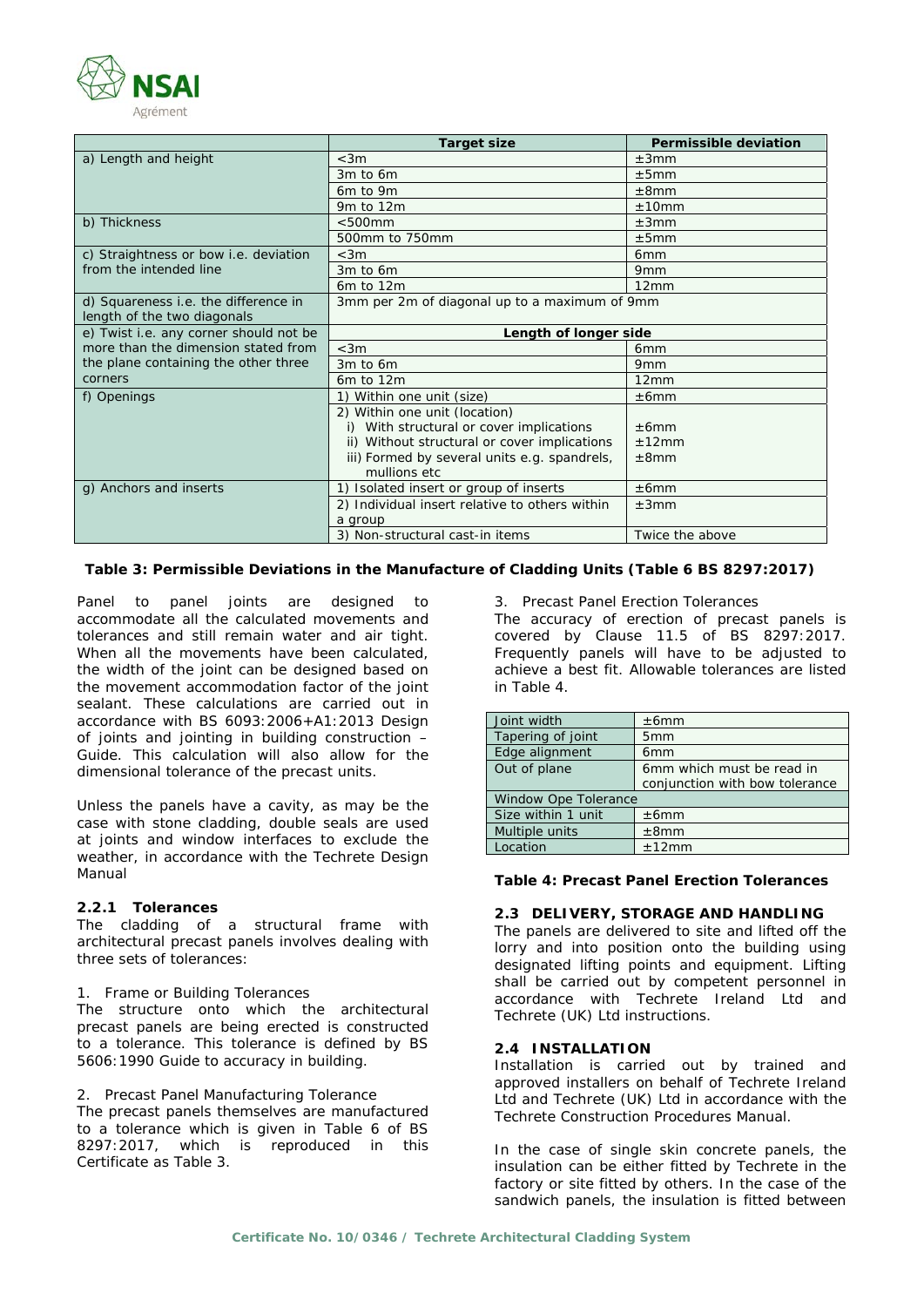

the outer and inner leaf of concrete. Proprietary stainless steel lattice ties are used to connect the two leaves. Internal plasterboard with appropriate finishes is fitted by others.

Where a natural stone facing is fixed to the cladding panel, it is done in accordance with BS 8298-1:2010 *Code of practice for design and installation of natural stone cladding and lining - General*.

Where brick slips are used on the cladding panels they are mechanically keyed to the backing concrete using grooves on the bricks. Each brick slip is set face down in a template laid on the casting bed, then the backing concrete with reinforcement is poured on top to give a composite panel. The brick slips are not allowed to have any holes which would form air pockets as these would increase the risk of damage through freezing if water were to get trapped in them.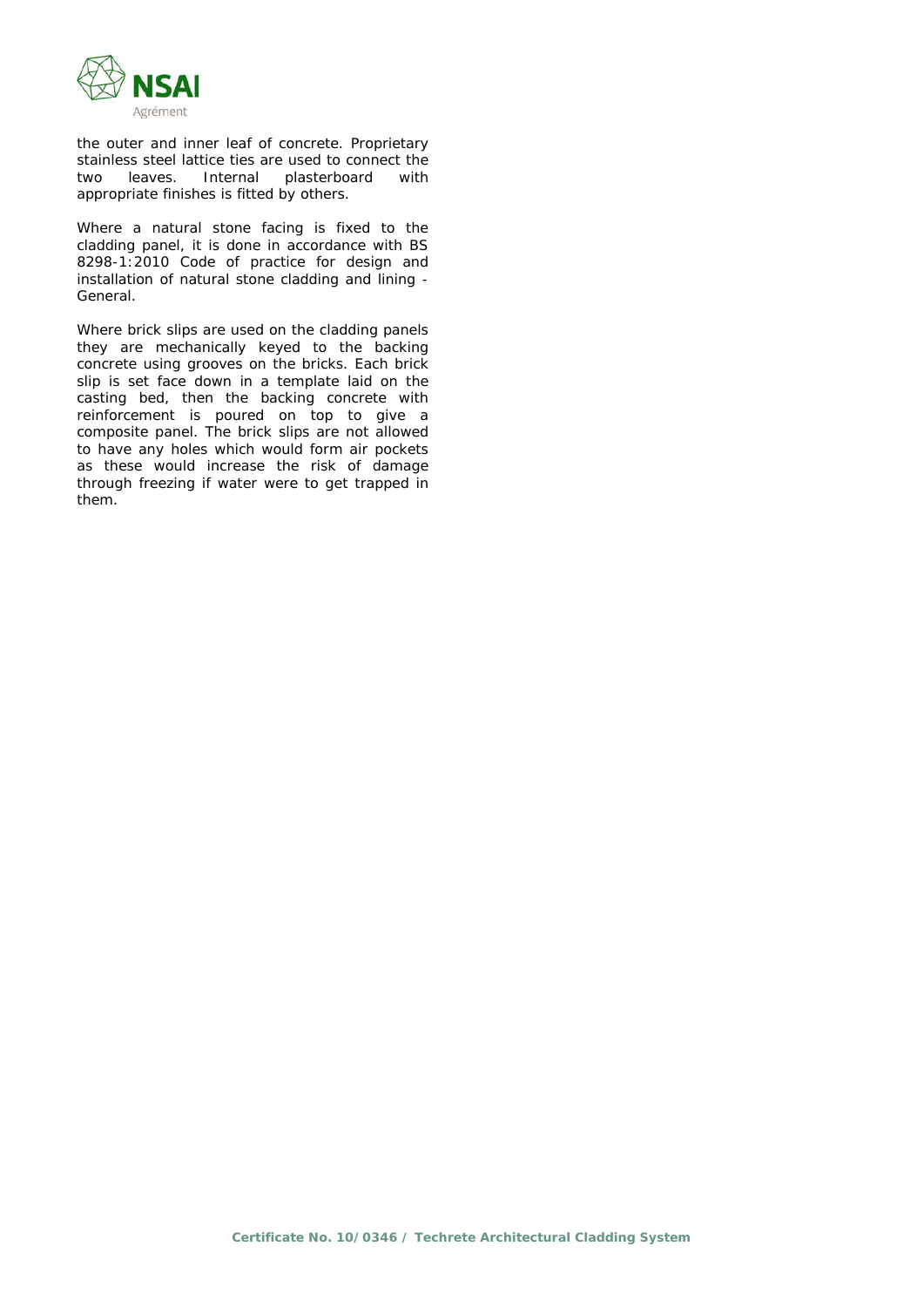



**Figure 1: Typical Rain Screen Panel System**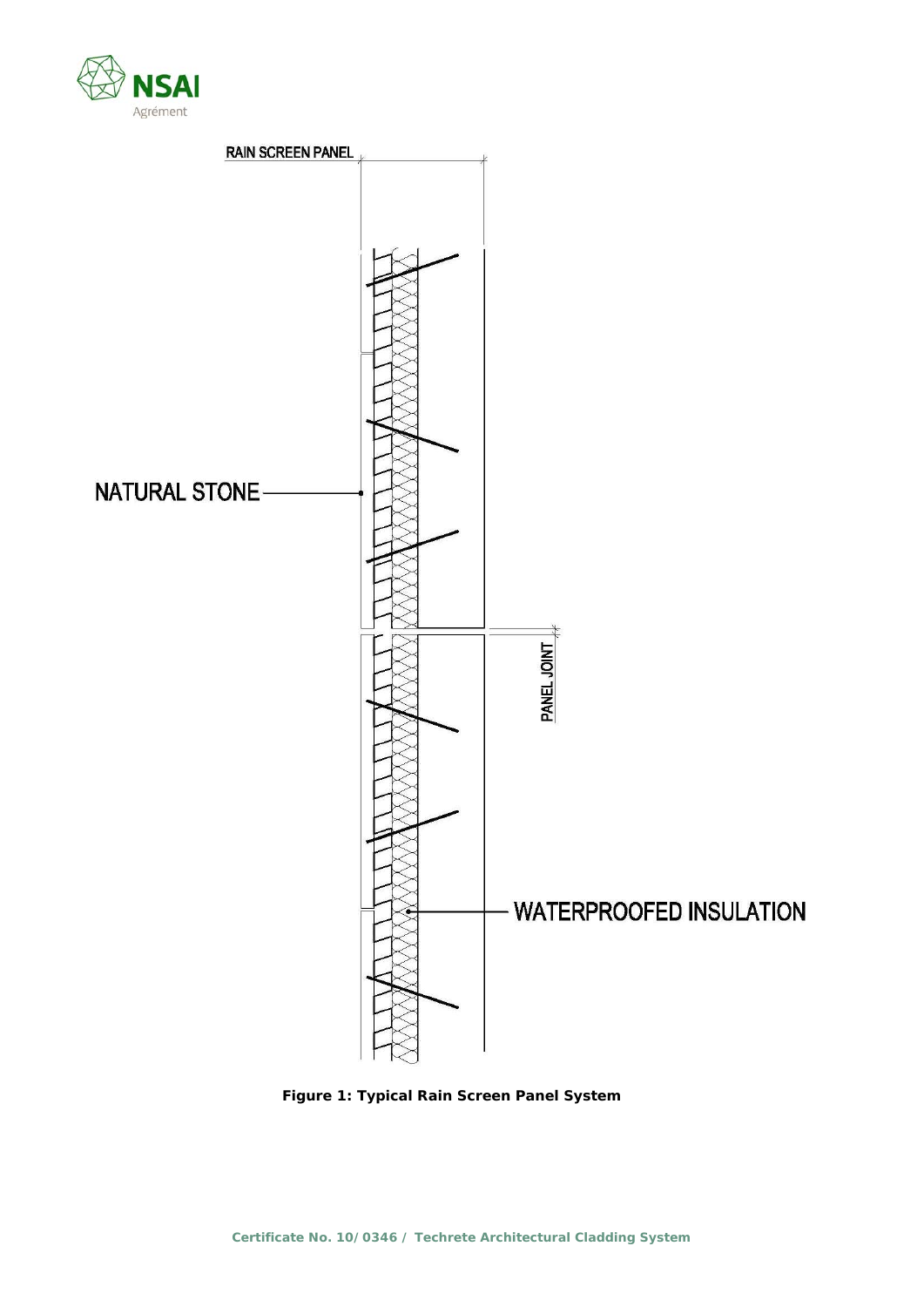



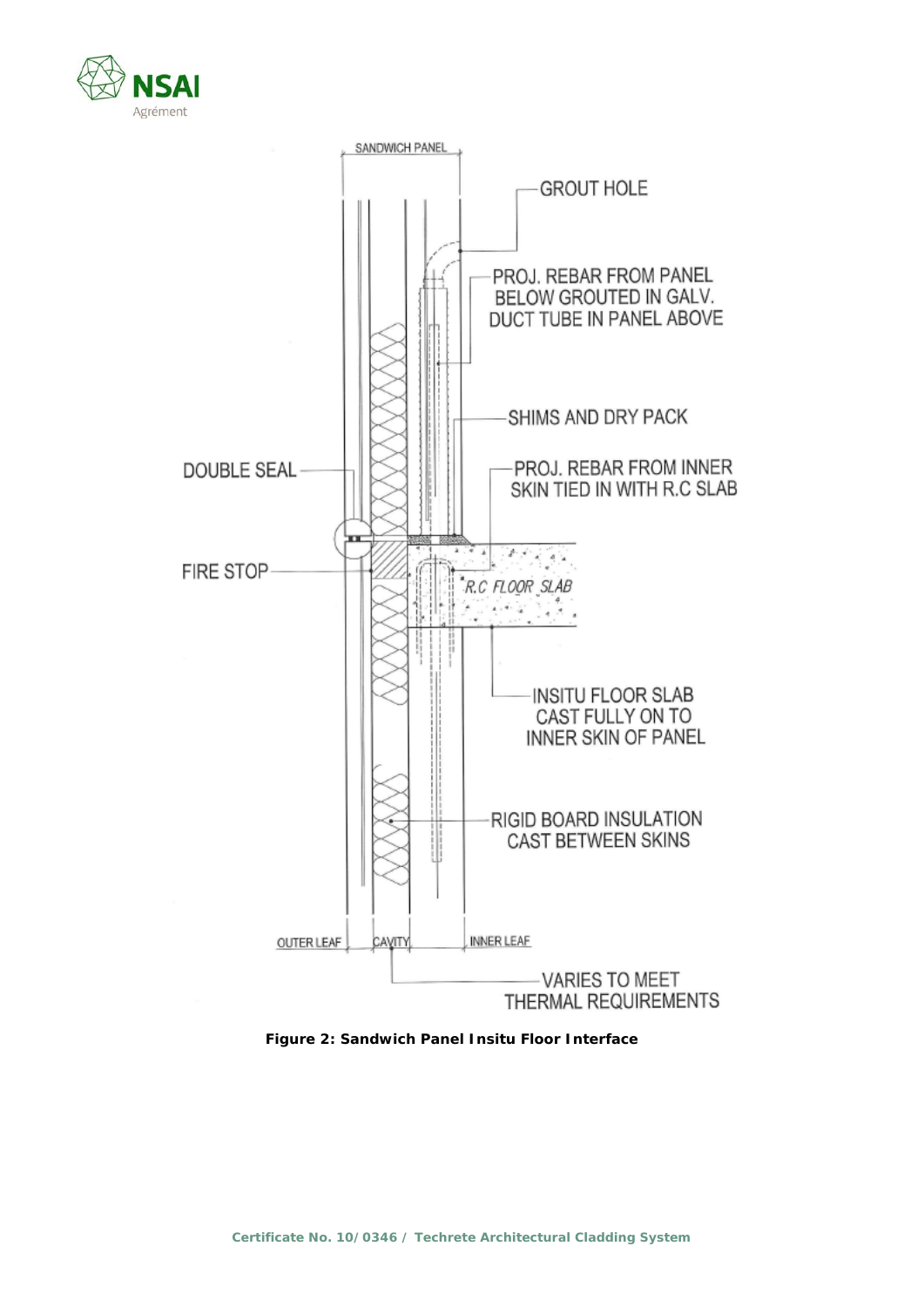



**Figure 3: Sandwich Panel Precast Floor Interface**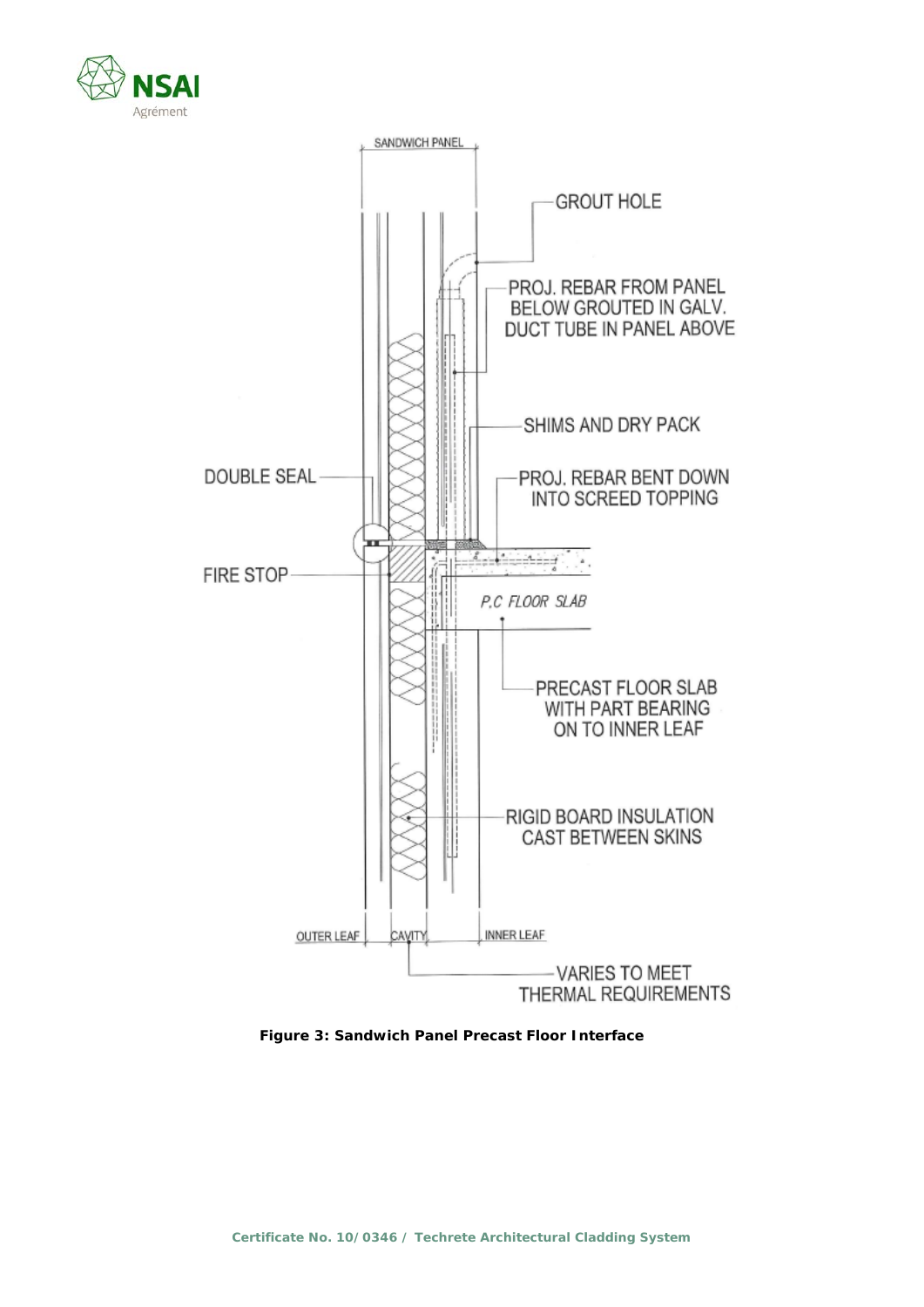



**Figure 4: Single Skin Support At Each Floor Level**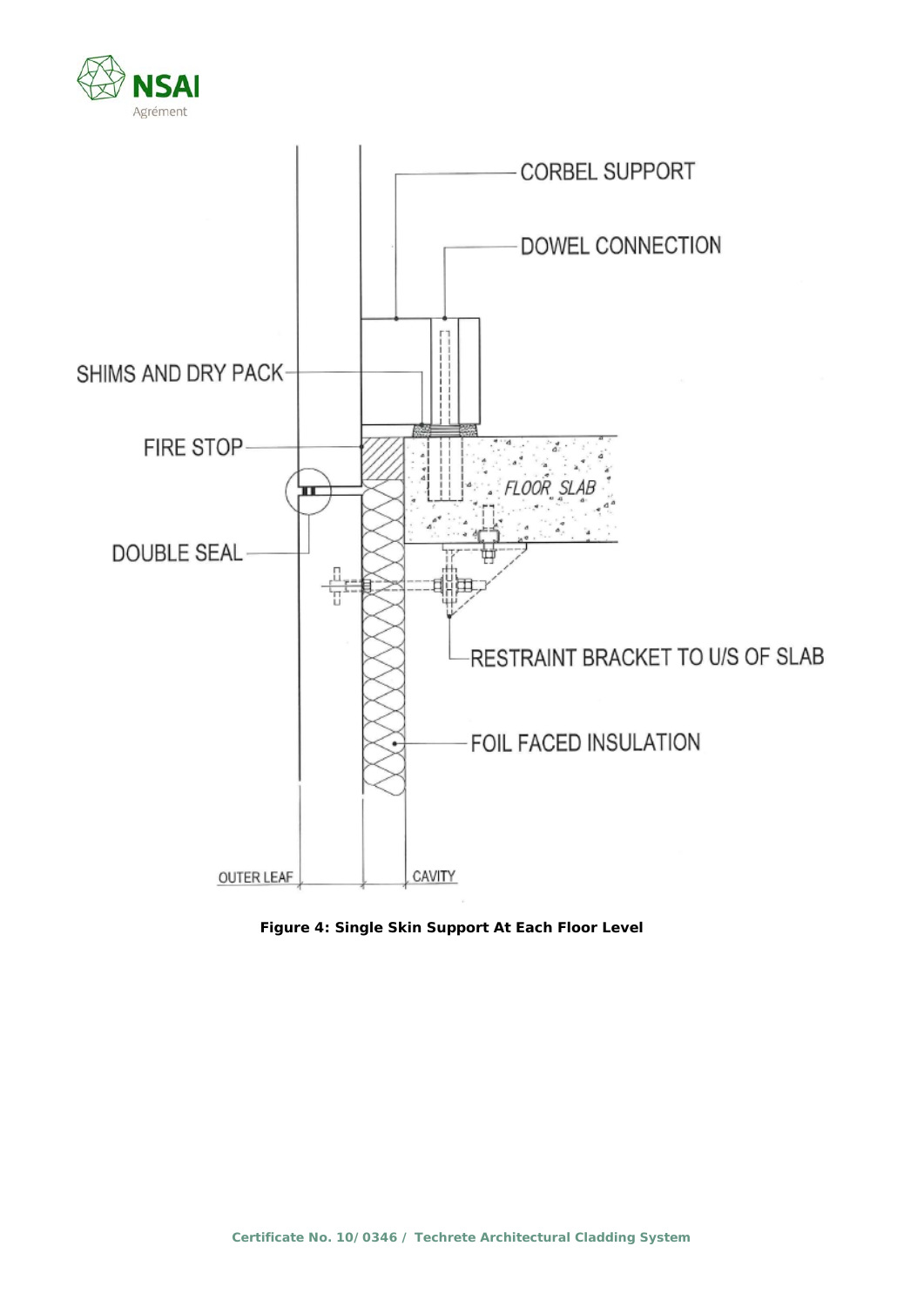



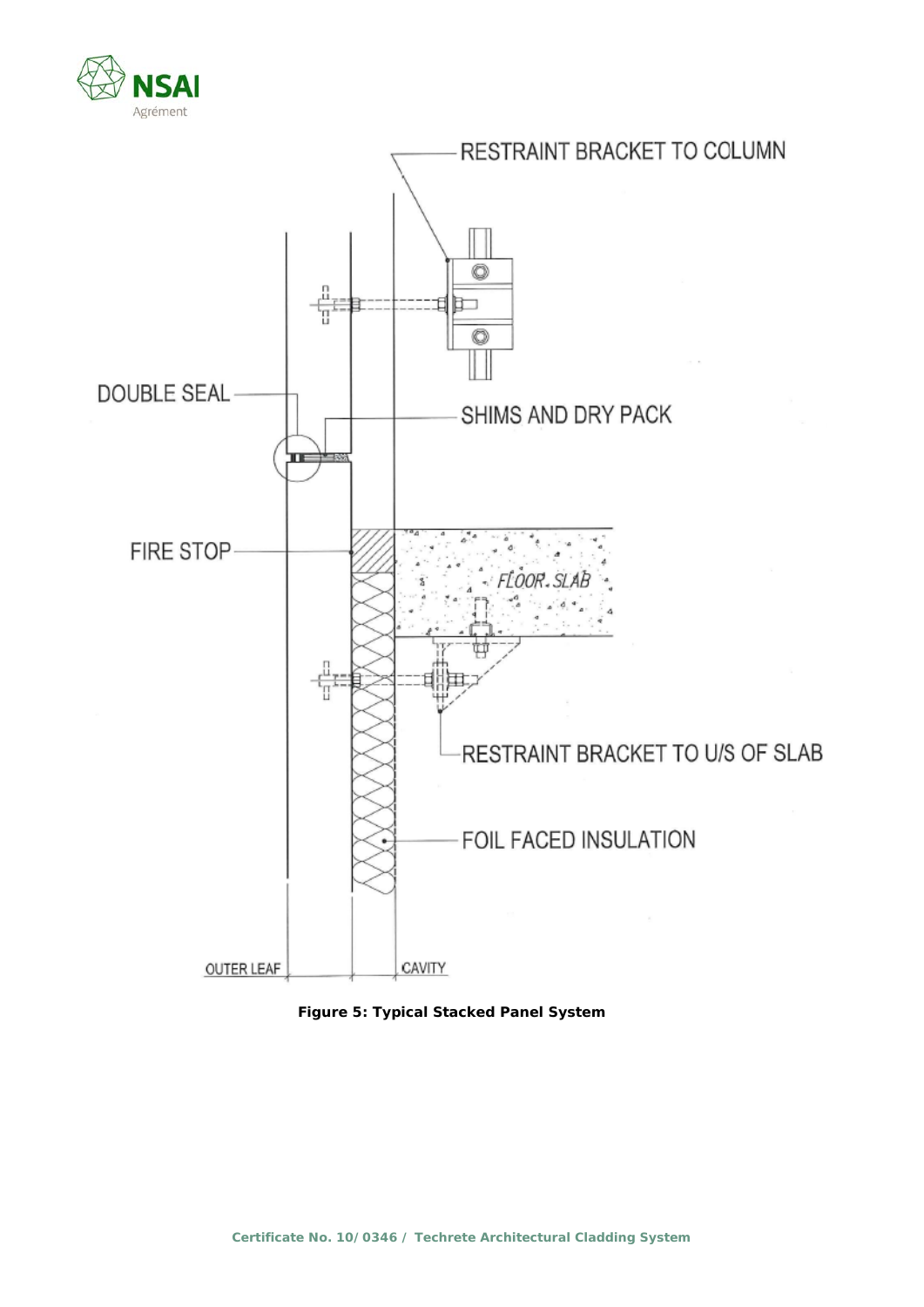

Part Three / Design Data

# **3.1 STRENGTH AND STABILITY**

# **3.1.1 General**

The Techrete Architectural Cladding System is intended for use where Architect's drawings are available and satisfy the Building Regulations 1997 to 2017. The clients architect and engineer are responsible for the architectural drawings and overall building design to comply with the Building Regulations. Techrete Chartered Structural Engineer is responsible for the project specific structural design of the Techrete Architectural Cladding System.

#### **3.1.2 Structural Principles**

The Techrete Architectural Cladding System is designed in accordance with Eurocode 2 and will, when assembled on site in conjunction with concrete floor panels, supplied and erected by others, and a structural screed incorporating ties, fixings and connections, form the vertical element of a concrete structural frame.

Vertical dead and imposed loads are carried by external and internal load bearing wall panels; horizontal wind loading and other racking forces are distributed to shear stiff wall panels by the floor/roof system, acting as a diaphragm at each floor/storey level. Load transfer from the roof is directly through wall members.

#### **3.1.3. Design Loads**

Typical designs carried out by Techrete Ireland Ltd and Techrete (UK) Ltd have been examined by NSAI Agrément and comply with the relevant codes of practice.

#### **3.1.4 Robustness and Ties/Connections**

Where applicable, and in particular for loadbearing panels, anchorage of floors and roof members, internal horizontal ties, peripheral ties, external wall ties and vertical ties are designed in accordance with the principles and requirements of Eurocode 2.

#### **3.1.5 Design Against Disproportionate Collapse**

In respect of the design of structural joints, the system is well conditioned for the avoidance of disproportionate structural collapse.

#### **3.2 STRUCTURAL FIRE SAFETY**

The fire resistance of wall constructions has been determined in accordance with Eurocode 2. Firestopping can be incorporated to achieve the performance outlined TGD to Part B of the Building Regulations 1997 to 2017, if required.

#### **3.3 IMPACT RESISTANCE**

The wall panels are reinforced concrete and are suitable for all categories in Table 2 of BS 8200:1995 *Code of practice for design of nonloadbearing external vertical enclosures of buildings (No longer current but cited in Building Regulations).*

#### **3.4 WEATHERTIGHTNESS**

The external walls will prevent transfer of water through the concrete or brick/concrete fabric.

The vertical and horizontal joint seals will prevent water ingress. The vertical joint design allows for vertical drainage to the base of the building.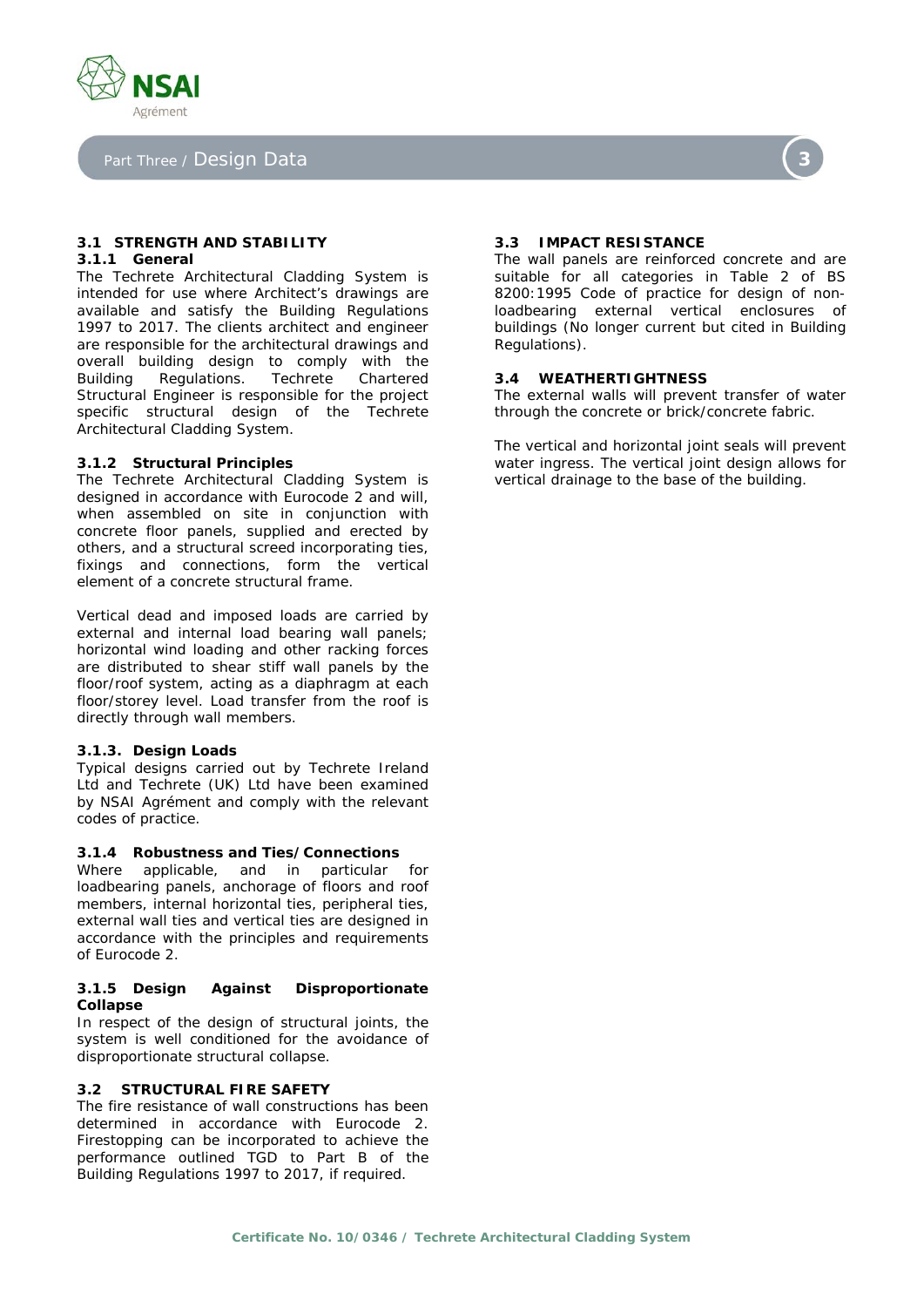

Part Four / Technical Investigations

#### **4.1 BEHAVIOUR IN RELATION TO FIRE 4.1.1 Fire Resistance**

Technical Guidance Document B of the Building Regulations 1997 to 2017 states that the panels should be designed to remain intact and operational for varying periods of time in the event of fire depending on their function and location.

Reference should be made to TGD to Part B to determine adequate periods of fire resistance for the panels and their fixings.

#### **4.1.2 Surface Spread of Flame**

The concrete in the Techrete wall panels has a Class O rating and in non-combustible.

#### **4.1.3 Cavity Barriers**

There are no cavities in the Techrete single skin wall panels. In the case of the air cavity sandwich panels, there are cavity barriers at each floor.

#### **4.2 THERMAL INSULATION AND CONDENSATION RISK**

Calculated U-value and condensation analyses are carried out by the insulation suppliers on the basis of the Techrete panels providing a dry cavity. These are carried out to IS EN ISO 6946:2017, IS EN ISO 10456:2007+COR:2009, BS 5250:2011+A1:2016, Standards for Systemised Building Envelopes by the Centre for Window and Cladding Technology, and Part L of the Building Regulations 1997 to 2017.

The panels can be incorporated into a design that will meet the requirements of Part L of the Building Regulations 1997 to 2017, i.e. U-value for the external wall of 0.27W/mK.

Building details must be in compliance with the DHPLG publication *Limiting Thermal Bridging & Air Infiltration – Acceptable Construction Details*, IS EN ISO 13788:2012, IS EN ISO 6946:2017, IS EN ISO 10211-1:2017 and BR 497. When all bridged junctions within a building comply with the requirements of Table D1 of appendix D of TGD to Part L, the improved 'y' factor of 0.08 can be entered into the DEAP building energy rating calculation. Alternatively if all junctions can be shown to be equivalent or better than the Acceptable Construction Details, published by the DHPLG then the improved 'y' factor of 0.08 can be used i.e. R value =  $0.6m^2K/W$  for window/door reveals.

Where either of the above options are shown to be valid, or when the required values can not be achieved, all relevant details should be recorded

on the 'Certificate of Compliance' for that project for use in future BER calculations.

Effective joint seals must be provided, and their integrity must be protected and maintained for the design life.

Consideration should be given to provision for removal of condensation in window design.

#### **4.3 SOUND**

The Techrete Architectural Cladding System allows for buildings to be designed to meet the requirements of Part E of the Building Regulations 1997 to 2017. The client's design team addresses this on each project.

TGD to Part E of the Building Regulations 1997 to 2017 gives the following recommendations for types of construction:

1. External Walls:

External walls should be  $120\text{kg/m}^2$ . This equates to a concrete wall thickness of approximately 55mm, which gives a sound insulating reduction of approximately 41dB.

2. Internal Walls:

A concrete wall 190mm thick with a mass of  $420$ kg/m<sup>2</sup> gives a sound insulating reduction of 48dB.

3. Concrete Floors:

A concrete floor with a thickness of 170mm and a weight of  $365\text{kg/m}^2$  will give a sound insulating reduction of 46dB.

Flanking sound reduction is achieved by numerous methods which meet the specification such as dense mineral wool fill, metal plates, acoustic barriers etc.

#### **4.4 DURABILITY & MAINTENANCE**

The wall panels in the system are designed in accordance with Eurocode 2 and BS 8297:2017. In the case of cover to steel reinforcement, 30mm cover ensures adequate cover, and a 60 year design life.

In the case of joint sealants, double seals are used as shown in Figure 2 of BS 8297:2017. The external sealant will require maintenance because of exposure, and would be expected to last 60 years with maintenance.

Apart from cleaning the concrete and inspecting the seals, the architectural wall panel system is maintenance free. It is recommended that this inspection be carried out at least every 5 years.

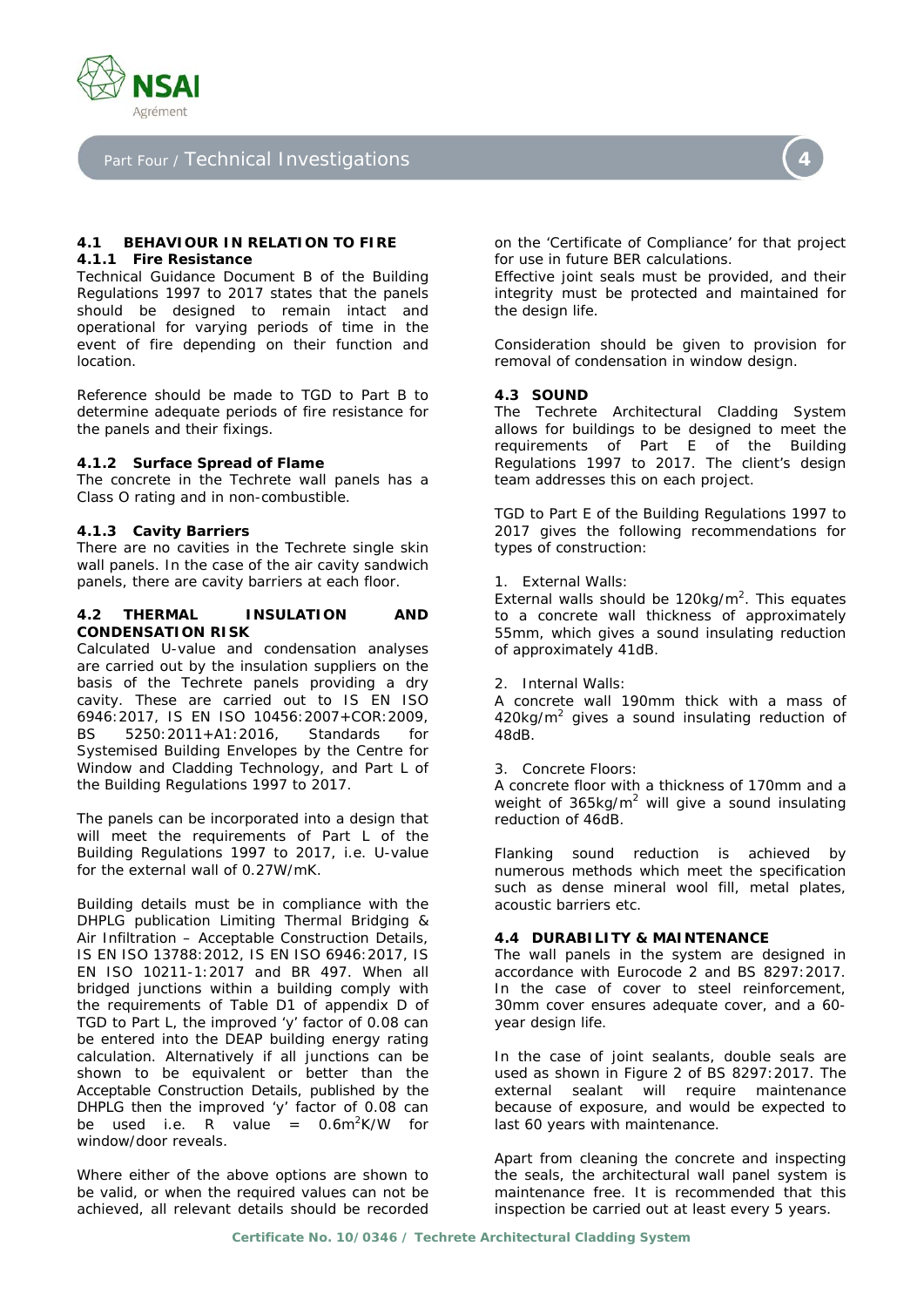

#### **4.5 TESTS AND ASSESSMENTS WERE CARRIED OUT TO DETERMINE THE FOLLOWING**

The following is a summary of the tests and assessments which have been carried out on the Techrete Architectural Cladding System:

- Structural strength and stability.
- Behaviour in relation to fire.
- Acoustic performance, resistance to airborne and impact sound transmission.
- Thermal insulation performance.
- Compatibility with other materials.
- CWCT weather testing.

#### **4.6 OTHER INVESTIGATIONS**

- (i) Existing data on product properties in relation to fire, toxicity, environmental impact and the effect on mechanical strength/stability and durability were assessed.
- (ii) The manufacturing process was examined including the methods adopted for quality control, and details were obtained of the quality and composition of the materials used.
- (iii) Site visits were conducted to assess the practicability of installation and the history of performance in use of the product.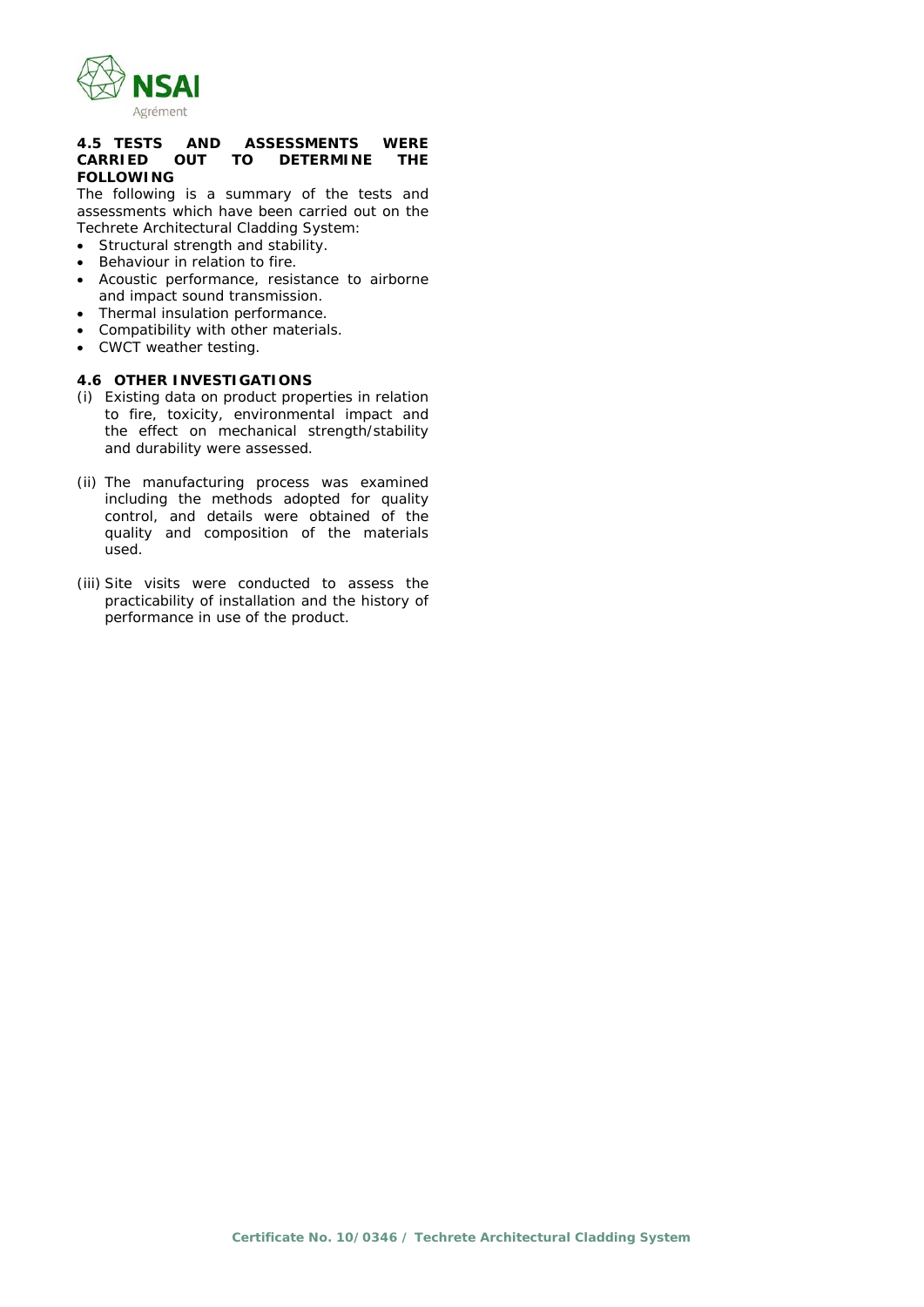

## Part Five / Conditions of Certification

**5.1** National Standards Authority of Ireland ("NSAI") following consultation with NSAI Agrément has assessed the performance and method of installation of the product/process and the quality of the materials used in its manufacture and certifies the product/process to be fit for the use for which it is certified provided that it is manufactured, installed, used and maintained in accordance with the descriptions and specifications set out in this Certificate and in accordance with the manufacturer's instructions and usual trade practice. This Certificate shall remain valid for five years from date of latest revision so long as:

- (a) the specification of the product is unchanged.
- (b) the Building Regulations 1997 to 2017 and any other regulation or standard applicable to the product/process, its use or installation remains unchanged.
- (c) the product continues to be assessed for the quality of its manufacture and marking by NSAI.
- (d) no new information becomes available which in the opinion of the NSAI, would preclude the granting of the Certificate.
- (e) the product or process continues to be manufactured, installed, used and maintained in accordance with the description, specifications and safety recommendations set out in this certificate.
- (f) the registration and/or surveillance fees due to IAB are paid.

**5.2** The NSAI Agrément mark and certification number may only be used on or in relation to product/processes in respect of which a valid Certificate exists. If the Certificate becomes invalid the Certificate holder must not use the NSAI Agrément mark and certification number and must remove them from the products already marked.

**5.3** In granting Certification, the NSAI makes no representation as to;

- (a) the absence or presence of patent rights subsisting in the product/process; or
- (b) the legal right of the Certificate holder to market, install or maintain the product/process; or

(c) whether individual products have been manufactured or installed by the Certificate holder in accordance with the descriptions and specifications set out in this Certificate.

**5.4** This Certificate does not comprise installation instructions and does not replace the manufacturer's directions or any professional or trade advice relating to use and installation which may be appropriate.

**5.5** Any recommendations contained in this Certificate relating to the safe use of the certified product/process are preconditions to the validity of the Certificate. However the NSAI does not certify that the manufacture or installation of the certified product or process in accordance with the descriptions and specifications set out in this Certificate will satisfy the requirements of the Safety, Health and Welfare at Work Act 2005, or of any other current or future common law duty of care owed by the manufacturer or by the Certificate holder.

**5.6** The NSAI is not responsible to any person or body for loss or damage including personal injury arising as a direct or indirect result of the use of this product or process.

**5.7** Where reference is made in this Certificate to any Act of the Oireachtas, Regulation made thereunder, Statutory Instrument, Code of Practice, National Standards, manufacturer's instructions, or similar publication, it shall be construed as reference to such publication in the form in which it is in force at the date of this Certification.